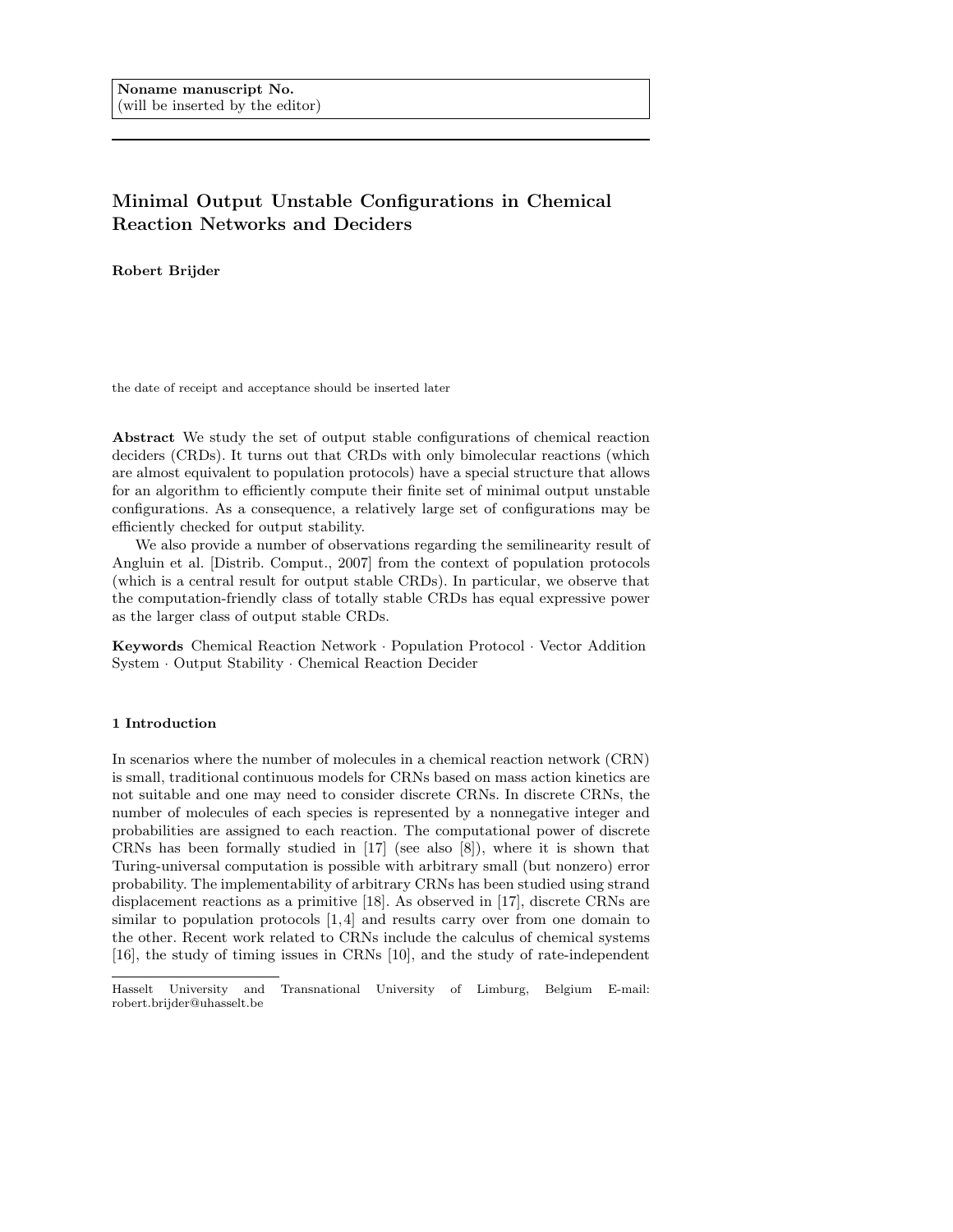continuous CRNs [7]. From now on we consider only discrete CRNs, and so we omit the adjective "discrete".

We continue in this paper the study of CRNs that has for each given input a deterministic output [6]. Thus, we are concerned here with error-free computation and so probabilities are irrelevant and only reachability is important. A given input is accepted by such a "deterministic" CRN, or more precisely output stable chemical reaction decider (CRD) [6], if at the end of the "useful" computation we obtain an accept configuration c, which is a configuration where at least one yes voter is present and none of the no voters (each species is marked by the CRD as either a yes or a no voter). Otherwise, the input is rejected and  $c$  is a reject configuration, which is a configuration where at least one no voter is present and none of the yes voters. The configuration  $c$  may still change, but it stays an accept configuration when c is an accept configuration (and similar for reject). In this case c is called output stable.

In Section 3, we provide a number of observations regarding the semilinearity result for population protocols of  $[1, 2]$ . First we mention that this result has a small gap in its proof which is easily fixable, except for the corner case where the semilinear set contains the zero vector. Next, we define a stricter variant of the notion of output stable, called totally stable. In contrast to output stable CRDs, totally stable CRDs eventually (completely) halt for every input. For totally stable CRDs it is computationally easy to determine when the computation has ended. We mention that the semilinearity result of [1,2] works also for totally stable CRDs, and consequently the class of totally stable CRDs has equal expressive power as the larger class of output stable CRDs.

CRNs are similar to Petri nets [15] and vector addition systems (VASs) [12], see [17]. However, Petri nets and VASs operate as "generators" where the computation starts in the given fixed starting configuration (called the initial marking) and one is (generally) interested in the reachable configurations. In contrast, a CRD is a decider where one is (generally) interested in determining the set of inputs that is accepted by the CRD. Despite these differences, various results concerning Petri nets and VASs can be carried over to CRDs.

In Section 4, we take a closer look at the notion of output stable. First, using some well-known results for VASs, we show that determining whether or not a configuration is output stable for an output stable CRD is decidable. Next, we turn to bimolecular CRNs, i.e., CRNs where each reaction has two reactants and two products. It turns out that bimolecular CRDs provide a special structure on the set of output stable configurations. More precisely, it turns out that the set of minimal elements  $M$  of the upward-closed set of output-unstable configurations may be efficiently determined for bimolecular CRDs, cf. Theorem 6 — this is the main result of the paper. By efficiently determine we mean here that the fraction of time complexity divided by size of the output is relatively small (note that the size of the output is a naive lower bound on the time complexity). Given  $M$ , it is then computationally easy to determine if a given configuration  $c$  is output stable. Consequently, the algorithm to determine M provides an efficient method to test a relatively large number of configurations for output stability (the preprocessing cost to generate M becomes smaller, relatively, when testing more configurations for output stability).

A preliminary conference version of this paper was presented at DNA 20 [5].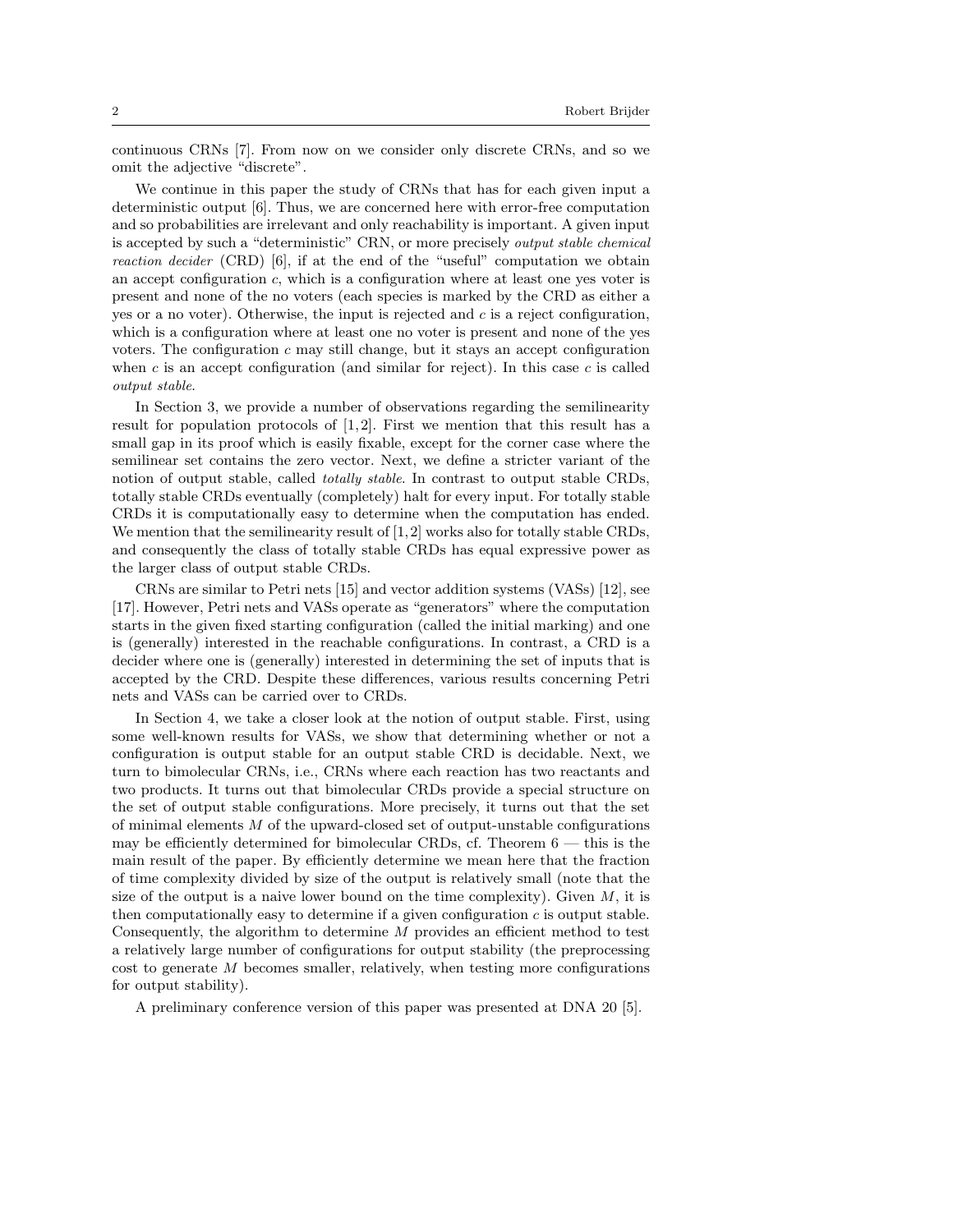# 2 Chemical Reaction Networks and Deciders and Population Protocols

## 2.1 Chemical Reaction Networks

The notation and terminology of this subsection and the next are similar as in [11].

Let  $\mathbb{N} = \{0, 1, \ldots\}$ . Let  $\Lambda$  be a finite set. The set of vectors over  $\mathbb N$  indexed by  $\Lambda$ (i.e., the set of functions  $\varphi: \Lambda \to \mathbb{N}$ ) is denoted by  $\mathbb{N}^{\Lambda}$ . For  $x \in \mathbb{N}^{\Lambda}$ , we define the size of x, denoted by  $||x||$ , as  $\sum_{i\in A} x(i)$ . We denote the restriction of x to  $\Sigma \subseteq \Lambda$ by  $x|_{\Sigma}$ . For  $x, y \in \mathbb{N}^{\Lambda}$  we write  $x \leq y$  if and only if  $x(i) \leq y(i)$  for all  $i \in \Lambda$ . For notational convenience we now also denote vectors in  $\mathbb{N}^A$ , which can be regarded as multisets, by their string representations. Thus we denote  $c \in \mathbb{N}^{\Lambda}$  by the string  $A_1^{c(A_1)} \cdots A_n^{c(A_n)}$  (or any permutation of these letters) where  $\Lambda = \{A_1, \ldots, A_n\}.$ 

Let  $\Lambda$  be a finite set. A reaction  $\alpha$  over  $\Lambda$  is a tuple  $(r, p)$  with  $r, p \in \mathbb{N}^{\Lambda}$ ; r and p are called the reactants and products of  $\alpha$ , respectively. A reaction is commonly written in an additive fashion, where for example  $A+2B \rightarrow C$  denotes the reaction  $(r, p)$  where  $AB^2$  and C are string representations for r and p, respectively. We say that  $\alpha$  is mute if  $r = p$ . We say that  $\alpha$  is nonincreasing if  $||r|| > ||p||$  and bimolecular if  $||r|| = ||p|| = 2$ . A chemical reaction network (CRN, for short) is a tuple  $\mathcal{R} = (\Lambda, R)$ with  $\Lambda$  a finite set and  $R$  a finite set of reactions over  $\Lambda$ . The elements of  $\Lambda$  are called the *species* of R. The elements of  $\mathbb{N}^{\Lambda}$  are called the *configurations* of R. For a configuration c,  $||c||$  is the number of molecules of c.

For a configuration  $c \in \mathbb{N}^{\Lambda}$  and a reaction  $\alpha$  over  $\Lambda$ , we say that  $\alpha = (r, p)$ is applicable to c if  $r \leq c$ . If  $\alpha$  is applicable to c, then the result of applying  $\alpha$  to c, denoted by  $\alpha(c)$ , is  $c' = c - r + p$ . Note that  $\alpha(c) \in \mathbb{N}^{\Lambda}$ . In this case, we also write  $c \to \alpha$  c'. Moreover, we write  $c \to \alpha$  c' if  $c \to \alpha$  c' for some reaction  $\alpha$  of R. The transitive and reflexive closure of  $\rightarrow_{\mathcal{R}}$  is denoted by  $\rightarrow_{\mathcal{R}}^*$ . We say that c' is *reachable* from c in R if  $c \rightarrow_{\mathcal{R}}^{\ast} c'$ . If R is clear from the context, then we simply write  $\rightarrow$  and  $\rightarrow^*$  for  $\rightarrow_{\mathcal{R}}$  and  $\rightarrow^*_{\mathcal{R}}$ , respectively.

We remark that a CRN is similar to a Petri net  $N$  [15] without the initial marking M: the set  $\Lambda$  corresponds to the set of places of N and the set of reactions R corresponds to the set of transitions of N. While in a Petri net distinct transitions in N may correspond to a single reaction in R (i.e., there may be "copies" of each transition), this is irrelevant for our purposes.

A CRN is also similar to a vector addition system (VAS) [12]. A VAS V is a tuple  $(A, S)$  with  $\Lambda$  a finite set and  $S$  a finite subset of  $\mathbb{Z}^{\Lambda}$ . Again, the elements of  $\mathbb{N}^A$  are the *configurations* of V. One is interested in the binary relation  $\rightarrow$  over  $\mathbb{N}^{\Lambda}$ , where  $c \to c'$  if and only if  $c' = c + x$  for some  $x \in S$ . Reachability problems concerning CRNs can be straightforwardly translated to VASs (or Petri nets) and vice versa, see [17, Appendix A.6].

# 2.2 Chemical Reaction Deciders

A (leaderless) chemical reaction decider (CRD, for short) is a tuple  $\mathcal{D} = (\Lambda, R, \Sigma, \Sigma)$ T), where  $(A, R)$  is a CRN,  $\Sigma \subseteq A$ ,  $\Upsilon : A \to \{0, 1\}$ . The elements of  $\Sigma$ ,  $\Upsilon^{-1}(0)$ , and  $\Upsilon^{-1}(1)$  are called the *input species, no voters,* and *yes voters* of  $D$ , respectively. Notation and terminology concerning CRNs carry over to CRDs. For example, we may speak of a configuration of  $D$ . An *initial configuration* of  $D$  is a nonzero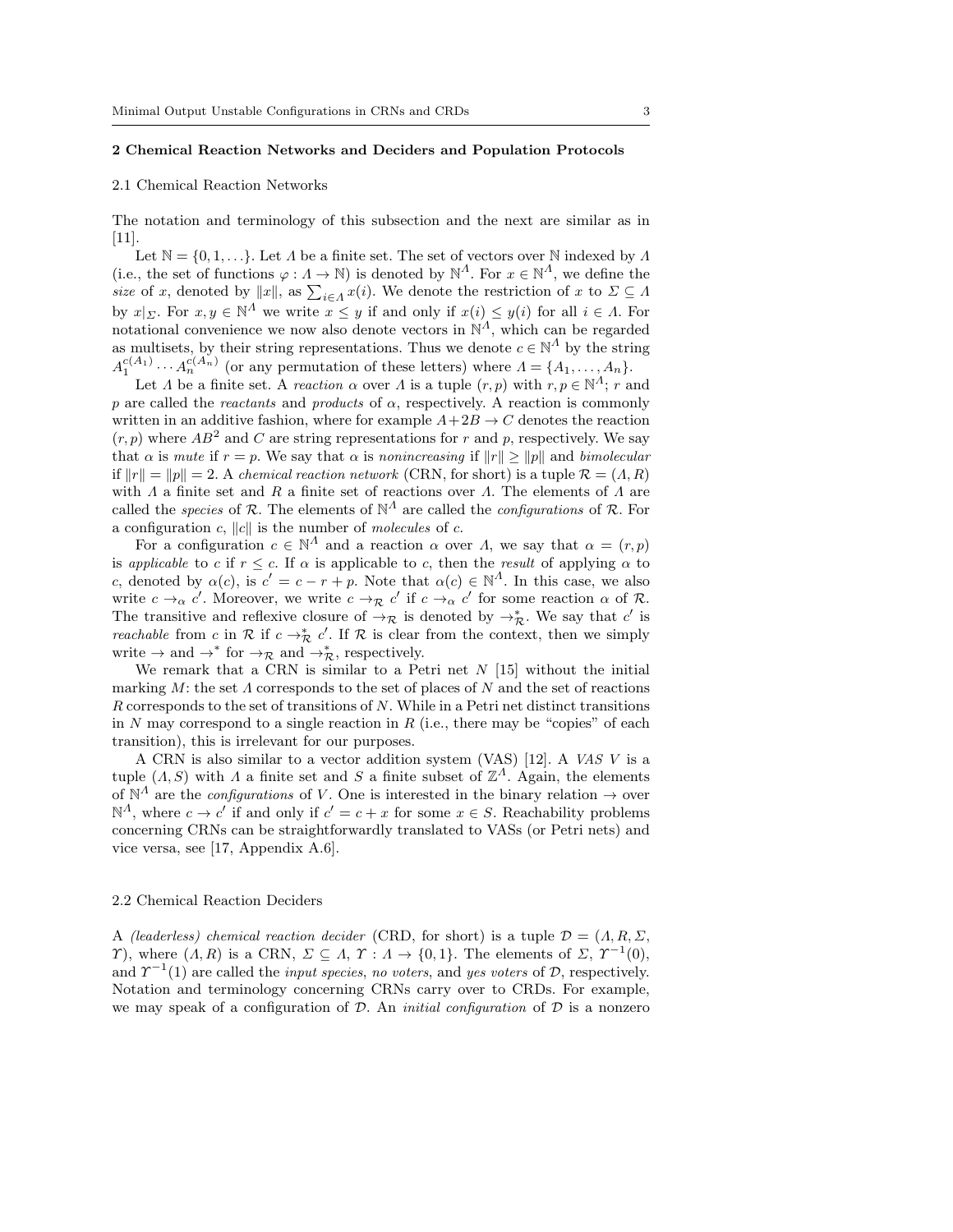configuration c of D where  $c|_{\Lambda \backslash \Sigma} = 0$  (by abuse of notation we denote the zero vector over suitable alphabet by 0). A CRD is called nonincreasing (bimolecular, resp.) if all reactions of R are nonincreasing (bimolecular, resp.).

We define the following function  $\Phi_{\mathcal{D}} : \mathbb{N}^{\Lambda} \to \{0, 1, \text{und}\}.$  For  $x \in \mathbb{N}^{\Lambda}$ , let  $I_x =$  $\{S \in \Lambda \mid x(S) > 0\}$ . Then, for  $i \in \{0,1\}$ , we have  $\Phi_{\mathcal{D}}(x) = i$  if and only if both  $I_x \cap \Upsilon^{-1}(i) \neq \emptyset$  and  $I_x \cap \Upsilon^{-1}(1-i) = \emptyset$  (as usual,  $\Upsilon^{-1}$  denotes the preimage of T). If x is zero or  $I_x \cap T^{-1}(0) \neq \emptyset \neq I_x \cap T^{-1}(1)$ , then  $\Phi_{\mathcal{D}}(x) =$  und. Here, the value und is regarded as "undefined".

A configuration c is called totally stable (t-stable for short) in D if both  $\Phi_{\mathcal{D}}(c) \in$  $\{0,1\}$  and, for all c' with  $c \rightarrow^* c'$ , we have  $c' = c$ . Note that if c is t-stable in D, then for all c' with  $c \to c'$ , we have  $c' = c$ . A configuration c is called *output* stable (o-stable for short) in  $\mathcal D$  if both  $\Phi_{\mathcal D}(c) \in \{0,1\}$  and, for all  $c'$  with  $c \to^* c'$ ,  $\Phi_{\mathcal{D}}(c') = \Phi_{\mathcal{D}}(c)$ . Note that every t-stable configuration is o-stable. A configuration that is not o-stable (t-stable, resp.) and nonzero is called *o-unstable* (*t-unstable*, resp.).

We say that D o-stably decides (t-stably decides, resp.) the function  $\varphi : \mathbb{N}^{\Sigma} \setminus \{0\} \to$  $\{0,1\}$  if for each initial configuration c of D and each configuration c' with  $c \to^* c'$ , we have  $c' \to^* c''$  where  $c''$  is o-stable (t-stable, resp.) in  $\mathcal{D}$  and  $\varphi(c|_{\Sigma}) = \Phi_{\mathcal{D}}(c'')$ . In this case, we also say that  $D$  o-stably decides (t-stably decides, resp.) the set  $\varphi^{-1}(1)$  and that D is *o-stable* (*t-stable*, resp.). Note that  $\varphi^{-1}(1)$  along with the set Σ, uniquely determine  $\varphi$ . In [1] (and [11]), only o-stable CRDs are considered, and as a result the prefix output is omitted there.

*Remark 1* We adopt here the definition of o-stably deciding a function/set from [2, Section 2]. In the original definition of o-stably decides from [1], an initial configuration may be the zero vector and the domain of  $\varphi$  contains the zero vector. Since the zero vector corresponds to an input without any molecules and the number of molecules in a bimolecular CRD stays fixed, no molecule can be introduced and, in particular, none of the yes or no voters can be introduced. As a result, there exist no o-stable bimolecular CRDs when (strictly) using the definition of [1]. Finally, we remark that there are (leaderless) CRDs that are o-stable using the definition of [1], since we may then have reactions  $(r, p)$  with r the zero vector. Since p may then be produced at any point in time, an o-stable CRD o-stably decides either  $\mathbb{N}^{\Sigma}$  (when p contains only yes voters) or the empty set (when p contains only no voters). Note that the CRD cannot be o-stable when  $p$  contains both yes and no voters. Thus this notion is also not interesting for the (larger) class of CRDs.

#### 2.3 Population Protocols

The notion of population protocol  $[1, 4]$  is almost equivalent to the notion of bimolecular CRD. The only difference is that, in a population protocol, the set of reactions R is replaced by a transition function  $\delta: \Lambda^2 \to \Lambda^2$ . In this setting,  $\delta(A, B) = (C, D)$  corresponds to the reaction  $(r, p)$  with  $r = AB$  and  $p = CD$  (recall that we may denote vectors by strings). Note that the tuples  $(A, B)$  and  $(C, D)$ are ordered. Note also that, for given  $A, B \in \Lambda$ , there are at most two non-mute reactions with A and B as reactants (since we have a transition for  $(A, B)$  and for  $(B, A)$ , while for bimolecular CRDs there can be arbitrary many such reactions.

Reactions, molecules, and species are called transitions, agents, and states, respectively, in the context of population protocols.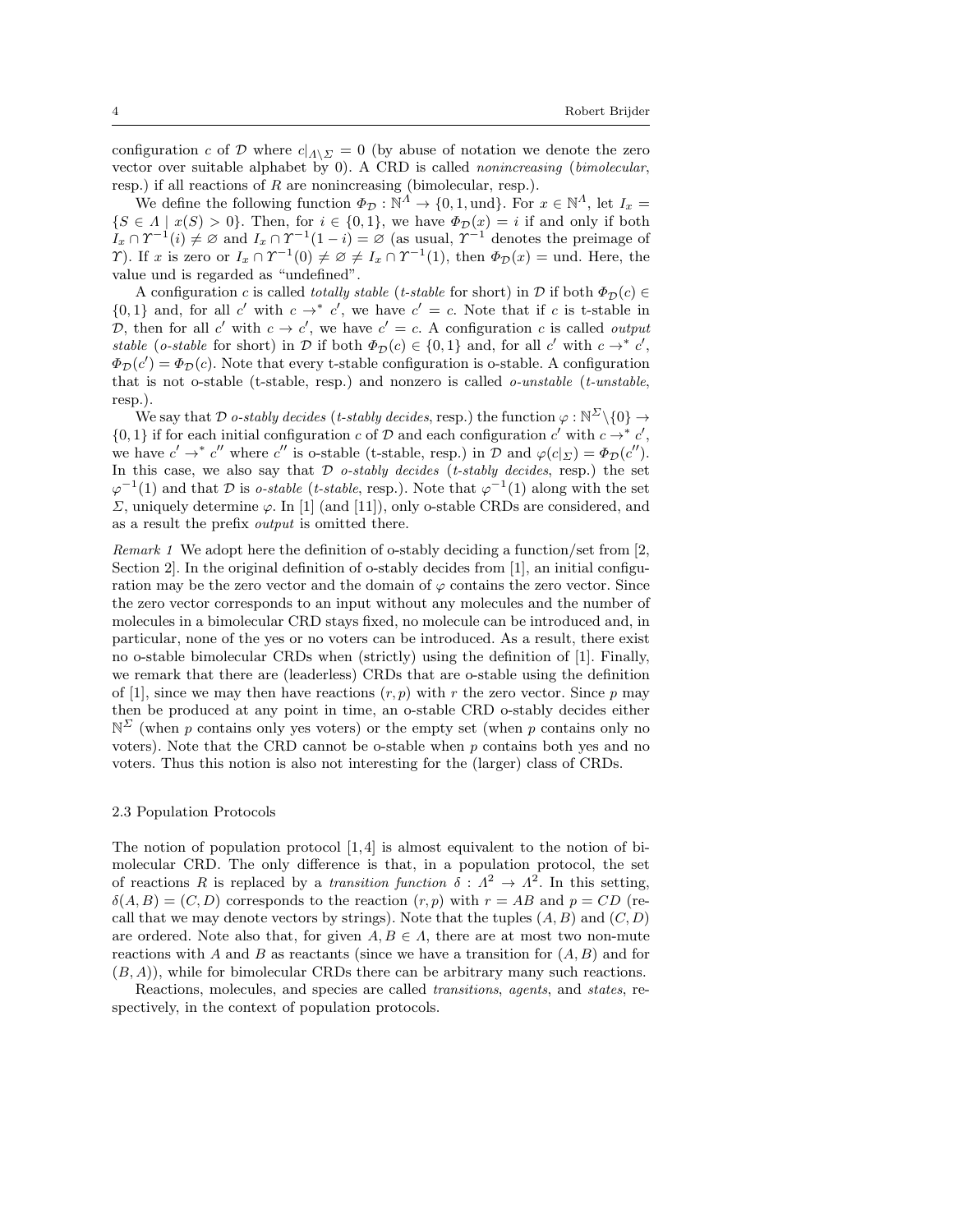An important property of bimolecular CRDs is that the number of molecules stays fixed, i.e., if  $c \rightarrow^* c'$ , then  $||c|| = ||c'||$ .

Remark 2 In [1],  $\delta(A, B) = (C, D)$  is interpreted as follows: a molecule of type A is transformed into a molecule of type  $C$  and simultaneously a molecule of type  $B$  is transformed into a molecule of type D. As a consequence, applying the "reaction"  $\delta(A, B) = (B, A)$  would result in a different configuration. However, in [2] this interpretation is abandoned and  $\delta(A, B) = (B, A)$  is considered a mute reaction. We adopt the convention of [2].

## 3 Semilinearity

In this section we state a number of modest, but useful, observations we made when studying the proof of the semilinearity result of [1].

Let  $\Lambda$  be a finite set. A set  $S \subseteq \mathbb{N}^{\Lambda}$  is called *linear* (over  $\Lambda$ ) if there are  $v_0, \ldots, v_n \in \mathbb{N}^{\Lambda}$  such that  $S = \{v_0 + \sum_{i=1}^n k_i v_i \mid k_i \in \mathbb{N}, i \in \{1, \ldots, n\}\}.$  A set  $S \subseteq \mathbb{N}^{\Lambda}$  is called *semilinear* (over  $\Lambda$ ) if S is the union of a finite number of linear sets over Λ.

It is stated in [1] that every semilinear set S is o-stably decidable by a population protocol (i.e., a bimolecular CRD). While this result is often cited in the literature, it is straightforward to verify that the result fails if S contains the zero vector. Indeed, by definition of semilinear sets may contain the zero vector, while the domain of  $\varphi$  in the above definition of stably deciding a set is restricted to nonzero vectors (recall from Remark 1 that we have to use the definition of [2] instead of [1]). This small counterexample led us to revisit the proof of [1]. It turns out that Lemma 5 of [1] implicitly assumes that there are at least 2 agents (i.e., molecules), which translate into an initial configuration of size at least 2. Fortunately, this proof can be straightforwardly modified to allow for initial configurations of size 1, by letting, in [1, Lemma 5], I map  $\sigma_i$  to  $(1, b, a_i)$  with  $b = 1$  if and only if  $a_i < c$  for case 1, and with  $b = 1$  if and only if  $a_i = c$  mod m for case 2 (instead of to  $(1,0,a_i)$ ) — note that these terms, such as I and  $\sigma_i$ , are taken from [1, Lemma 5]. In [2] (see also [3]), it is shown that if  $S \subseteq \mathbb{N}^{\Lambda}$  is o-stably decidable by a population protocol, then  $S$  is semilinear. Thus we have the following (attributed, of course, to  $[1, 2]$ ).

**Theorem 1** ([1,2]) For every  $S \subseteq \mathbb{N}^{\Sigma}$ , S is o-stably decidable by a population protocol  $(i.e., a bimolecular CRD)$  if and only if S is both semilinear and does not contain the zero vector.

As recalled in [6], the result from [2] that the sets o-stably decidable by population protocols are semilinear holds not only for population protocols, but for any reflexive and transitive relation  $\rightarrow^*$  that respects addition (i.e., for  $c, c', x \in \mathbb{N}^{\Sigma}$ ,  $c \rightarrow^* c'$  implies  $c + x \rightarrow^* c' + x$ ). Hence, Theorem 1 holds also for the (broader) family of all CRDs.

Another observation one can make when studying [1] is that the proof concerning o-stable CRDs holds unchanged for the smaller class of t-stable CRDs. By expressive power of a family  $\mathcal F$  of CRDs we mean the family of sets decidable by  $\mathcal F$ . As the result follows from the proof of [1], we attribute it to [1].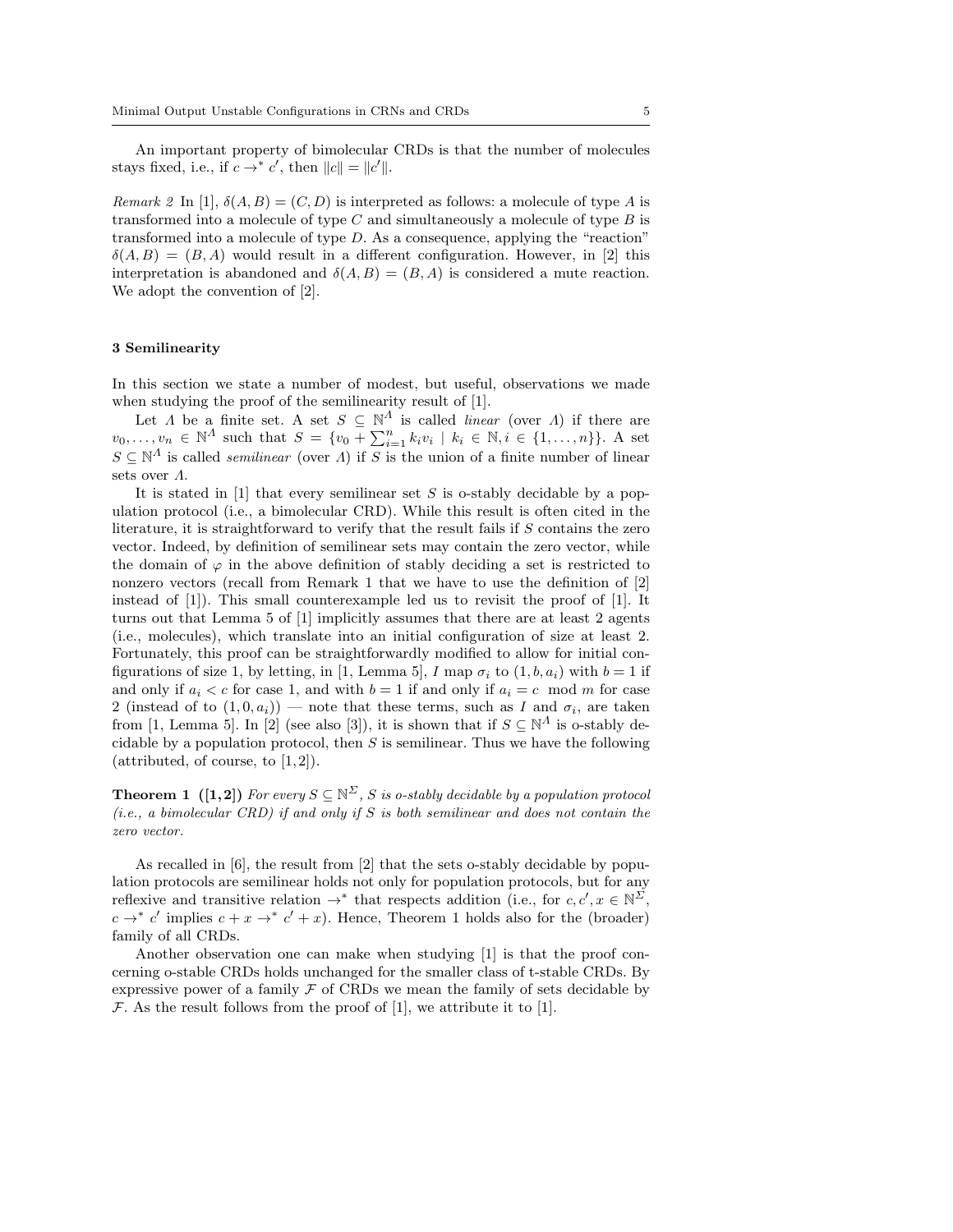**Theorem 2** ([1]) The family of t-stable bimolecular CRDs have equal expressive power as the family of o-stable CRDs. Equivalently, the sets that are t-stably decidable by bimolecular CRDs are precisely the semilinear sets without the zero vector.

Proof First recall, by the comment below Theorem 1, that the expressive powers of the families of o-stable CRDs and o-stable bimolecular CRDs are equal. Now, the family of t-stable bimolecular CRDs is a subset of the family of o-stable bimolecular CRDs. Thus it suffices to show that the if-direction of Theorem 1 holds for t-stable bimolecular CRDs.

The essential part of the if-direction of the proof of Theorem 1 above is Lemma 3 and Lemma 5 from [1]. In the proof of Lemma 5 in [1] a population protocol  $P$  is described that eventually reaches a configuration c which is called "stable" in [1], and which, in fact, is easily seen to be t-stable (by checking the three conditions of "stable" in [1]). The proof of Lemma 3 in [1] trivially holds for t-stable bimolecular CRDs.  $\Box$ 

Since the bimolecular CRDs form a subset of the CRDs, Theorem 2 holds also when omitting the word "bimolecular".

The family of t-stable CRDs form an interesting subclass of CRDs. Indeed, it is easy to verify, during a run of a t-stable CRD, whether or not a configuration is t-stable: one simply needs to verify whether or not there is an applicable (nonmute) reaction. In other words, it is easily verified whether or not the computation has ended. In the larger class of o-stable CRDs, it is not clear whether or not it is computationally easy to verify if a given configuration is o-stable or not. We revisit this latter problem in Section 4.

The concept of CRDs with leaders was introduced in [6] (it is simply called a CRD in [6]). The difference with (leaderless) CRDs is that for CRDs with leaders an additional vector  $\sigma \in \mathbb{N}^{\Lambda \setminus \Sigma}$  is given and that the initial configurations c have the condition that  $c|_{\Lambda\setminus\Sigma}$  is equal to  $\sigma$  (instead of equal to 0). Moreover, in the definition of o/t-stably deciding a function  $\varphi$ , the domain of  $\varphi$  is  $\mathbb{N}^{\Sigma}$  instead of  $\mathbb{N}^{\Sigma}\setminus\{0\}$ . Using Theorem 1, we now straightforwardly observe that CRDs with leaders decide all semilinear sets. The difference between Theorem 1 and Theorem 3 is because the zero vector for (leaderless) CRDs cannot be represented by an initial configuration of positive size, while the zero vector for CRDs with leaders can be represented by an initial configuration of positive size.

**Theorem 3** ([6]) For every  $S \subseteq \mathbb{N}^{\Sigma}$ , S is o-stably decidable by a CRD with leaders if and only if S is semilinear.

Proof Again, by [2], every set o-stably decidable by a CRD with leaders is semilinear.

Conversely, let  $S \subseteq \mathbb{N}^{\Sigma}$  be semilinear. Consider  $\Sigma' = \{t\} \cup \Sigma$ , where t is an element outside  $\Sigma$ . Let  $S' = \{x \in \mathbb{N}^{\Sigma'} \mid x(t) = 1, x|_{\Sigma} \in S\}$ . It is easy to verify that S' is semilinear. Indeed, let  $v_0, \ldots, v_n$  be the vectors (cf. the definition of linear set) for one of the linear sets that together make up S. Then by adding an entry for t with value 1 for  $v_0$  and value 0 for the other vectors, we see that the obtained vectors define a corresponding linear set for  $S'$ . Consequently,  $S'$  is semilinear. Note that S' does not contain the zero vector. By Theorem 1, there is a CRD  $\mathcal{D} =$  $(A, R, \Sigma', \Upsilon)$  that o-stably decides S'. Consider now the CRD  $\mathcal{D}' = (A, R, \Sigma, \Upsilon, \sigma)$ with leaders where  $\sigma \in \mathbb{N}^{\Lambda \setminus \Sigma}$  is such that  $\sigma(t) = 1$  and  $\sigma(i) = 0$  if  $i \in \Lambda \setminus \Sigma'$ .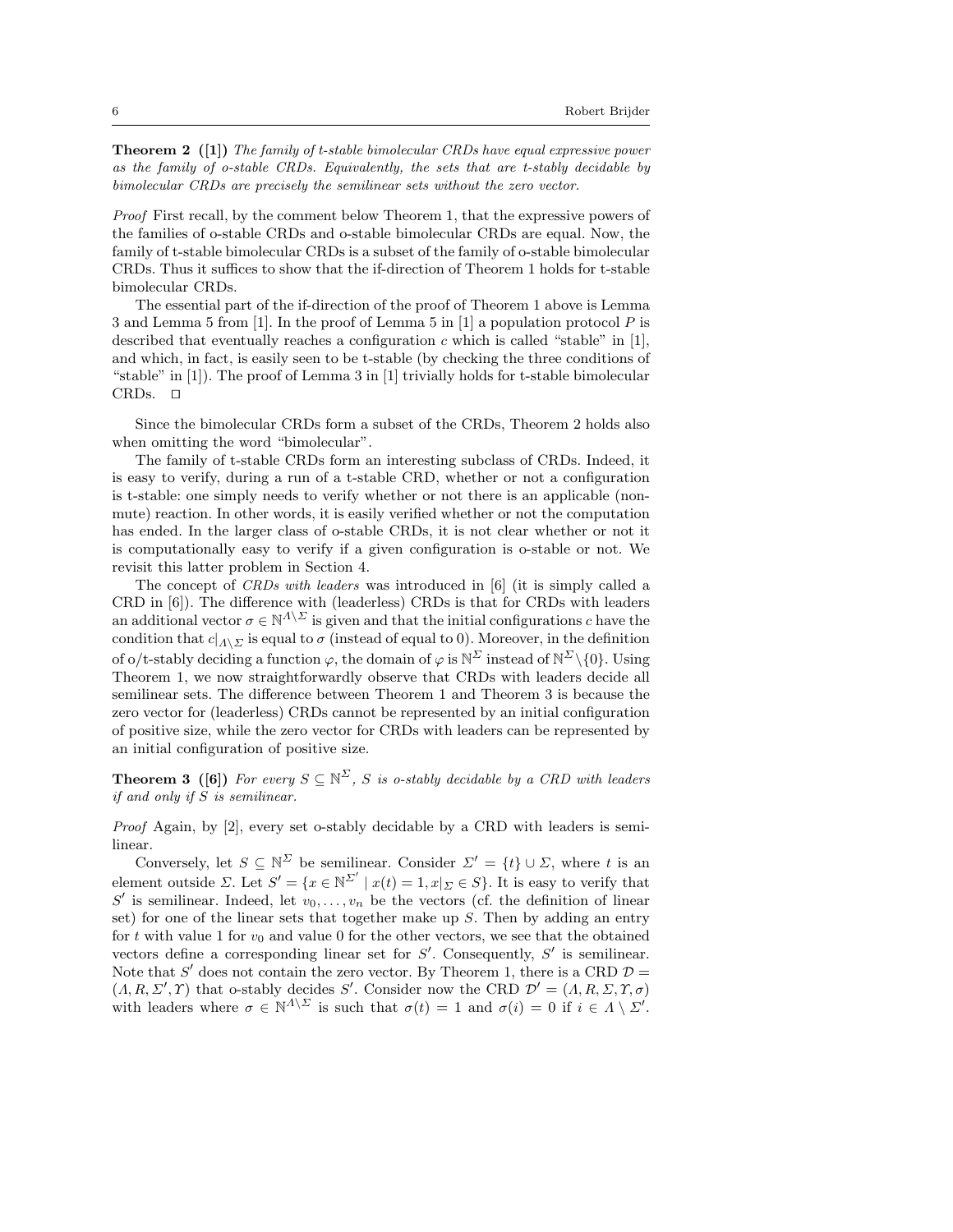Consequently, the difference between  $\mathcal D$  and  $\mathcal D'$  is that index t is not part of the input species. Hence,  $\mathcal{D}'$  o-stably decides S.  $\Box$ 

Of course, (the proof of) Theorem 3 also holds by replacing o-stable by t-stable and/or replacing CRDs by bimolecular CRDs.

#### 4 Determining the output stable configurations

In this section we consider the problem of determining whether or not the "useful" computation of an o-stable CRD has ended. More precisely, we consider the problem of determining whether or not a given configuration of a o-stable CRD is output stable. Recall from the previous section that it is straightforward to determine whether or not a given configuration  $c$  is t-stable: one simply needs to check whether or not a non-mute reaction is applicable to c (and check that  $\Phi_{\mathcal{D}}(c) \in \{0,1\}$ . In Subsection 4.1 we consider the o-stable CRDs  $\mathcal{D}$  in general and in Subsection 4.2 we consider the case where  $\mathcal D$  is bimolecular as this subclass turns out to enjoy special properties regarding this problem.

# 4.1 The general case

Similar as done in [17, Theorem 4.2], we formulate now [12, Corollary 4.1] (defined in the context of VASs) in terms of CRNs.

**Proposition 1** ([12]) For given CRN  $\mathcal{R}$  and configurations x, y of  $\mathcal{R}$ , it is decidable whether or not  $x \to^* y'$  for some configuration  $y' \geq y$ .

A much more involved result is known as the decidability of the reachability problem for vector addition systems, shown in [14] (see [13] for a simplified proof).

**Proposition 2** ([14]) For given CRN R and configurations x, y of R, it is decidable whether or not  $x \rightarrow^* y$ .

The precise complexity of the reachability problem of Proposition 2 is famously unknown (see, e.g., [13]).

By Propositions 1 and 2 we straightforwardly obtain the following result.

**Theorem 4** For a given o-stable CRD  $\mathcal{D}$  and configuration c of  $\mathcal{D}$ , it is decidable whether or not c is o-stable in D.

Proof Testing whether or not  $\Phi_{\mathcal{D}}(c) \in \{0,1\}$  is clearly decidable. Let  $\Phi_{\mathcal{D}}(c) = j$ . Let, for  $X \in \Lambda$ ,  $y_X$  be the configuration with  $||y_X|| = 1$  and  $y_X(X) = 1$ . By Proposition 1 it is decidable, for each  $X \in \Upsilon^{-1}(1-j)$ , whether or not there exists a c' such that  $c \to^* c'$  and  $c' \geq y_X$ , i.e.,  $c'(X) > 0$ . Hence if c contains only yes voters, then we can decide if there is a reachable configuration with no voters (and analogously if c contains only no voters). The only case left to decide is whether or not  $c \rightarrow^* 0$  (again, 0 denotes the zero vector over  $\Lambda$ ). By Proposition 2 it is decidable if the zero vector is reachable. Consequently, it is decidable if c is o-stable in  $\mathcal{D}$ .  $\square$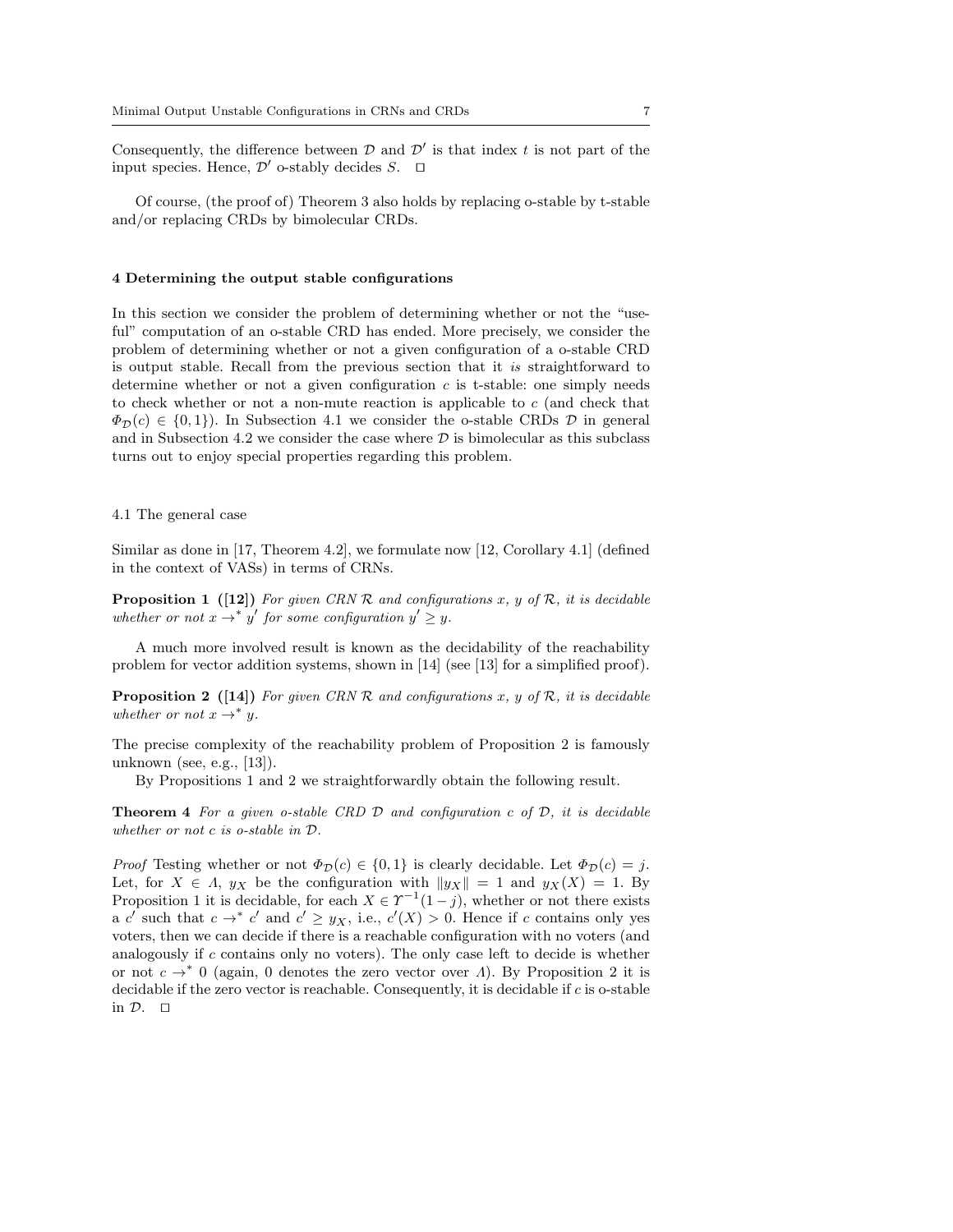We now look at properties of o-stable configurations.

Let  $\mathcal D$  be an o-stable CRD. We now consider the set  $U_{\mathcal D}$  of all output unstable configurations of  $D$ . If  $D$  is clear from the context, then we simply write U for  $U_{\mathcal{D}}$ . We now recall a useful result from [2, Lemma 10]. For convenience, we also recall its short proof.

**Proposition 3** ([2]) Let  $D$  be an o-stable CRD. Then U is closed upward under  $\leq$ . In other words, for all  $c, c' \in \mathbb{N}^{\Lambda}$  with  $c \leq c'$ , if  $c \in U$ , then  $c' \in U$ .

*Proof* Let  $c \in U$  and  $c \leq c'$ . If  $\Phi_{\mathcal{D}}(c) = \text{und}$ , then c contains both yes and no voters (since  $c \in U$ , c is nonzero). Thus c' also contains both yes and no voters and we have  $c' \in U$ . Assume that  $\Phi_D(c) \in \{0,1\}$ . If  $\Phi_D(c') = \text{und}$ , then there is nothing to prove. Thus assume that  $\Phi_{\mathcal{D}}(c) = \Phi_{\mathcal{D}}(c')$ . Since  $c \in U$ , there is a  $c''$  with  $c \to c''$ with  $\Phi_{\mathcal{D}}(c'') \neq \Phi_{\mathcal{D}}(c)$ . Let  $x := c' - c \in \mathbb{N}^{\Lambda}$ . Then  $c' = c + x \to^* c'' + x$  with  $\Phi_{\mathcal{D}}(c'' + x) \neq \Phi_{\mathcal{D}}(c) = \Phi_{\mathcal{D}}(c')$  and  $c' \in U$ .  $\Box$ 

*Remark 3* In some papers, such as  $[6]$ , not all species in CRDs need to be voters. In other words, in the definition of CRD we have  $\Upsilon : E \to \{0,1\}$  for some  $E \subseteq \Lambda$ (instead of  $E = \Lambda$ ). We remark that Proposition 3 fails in this more general setting. Indeed, if nonzero c contains no voters, then  $c \in U$ , but by extending c with, say, a yes voter may result in an output stable configuration.

By Proposition 3, the set U is characterized by the set  $min(U)$  of minimal elements of U under  $\leq$ . By Dickson's lemma, recalled below,  $min(U)$  is a finite set.

**Proposition 4 (Dickson's lemma [9])** Let  $\Lambda$  be a finite set. Then for every  $S \subseteq \mathbb{N}^{\Lambda}$ ,  $min(S)$  is finite.

Given an o-stable CRD  $\mathcal D$  and the set min(U), it is straightforward to verify if a given configuration c is o-stable in  $D$ . Indeed, c is o-stable in  $D$  if and only if  $u \not\leq c$  for all  $u \in \min(U)$ . Thus, to check whether or not c is o-stable in  $\mathcal D$ takes  $O(|\min(U)|)$  configuration comparisons, i.e.,  $O(|\min(U)| \cdot |A|)$  comparisons of molecule counts. Note that this complexity bound depends only on  $D$ , i.e., it is independent of c.

This complexity bound can be improved if the vectors of  $min(U)$  are stored in the k-fold tree  $T<sub>b</sub>(k)$  described in [20]. In general, given a set S of n vectors of dimension  $k$  and vectors  $a$  and  $b$  of dimension  $k$ , the topic of orthogonal range querying is concerned with determining the set  $X = \{x \in S \mid a \leq x \leq b\}$ . A related question is to determine only |X|. Using the data structure called k-fold trees one can efficiently determine X or |X|. In particular, using the k-fold tree  $T_b(k)$ described in [20] it takes  $O(\log^{k-\frac{1}{2}}(n))$  vector comparisons to determine whether or not  $X = \emptyset$ . Now, assume min(U) is stored in  $T<sub>b</sub>(k)$ . Then a given vector c is o-stable in D if and only if  $X = \{u \in \min(U) \mid u \leq c\}$  is equal to the empty set. Consequently, taking  $a$  equal to the zero vector and  $b$  equal to  $c$ , we have the following.

**Lemma 1** Given an o-stable CRD  $\mathcal{D}$  and assume that the set  $\min(U)$  is stored in a k-fold tree  $T_b(k)$  with  $k = |A|$ . Checking whether or not a configuration c is o-stable in D takes  $O(\log^{k-\frac{1}{2}}(n))$  configuration comparisons, with  $n = |\min(U)|$ .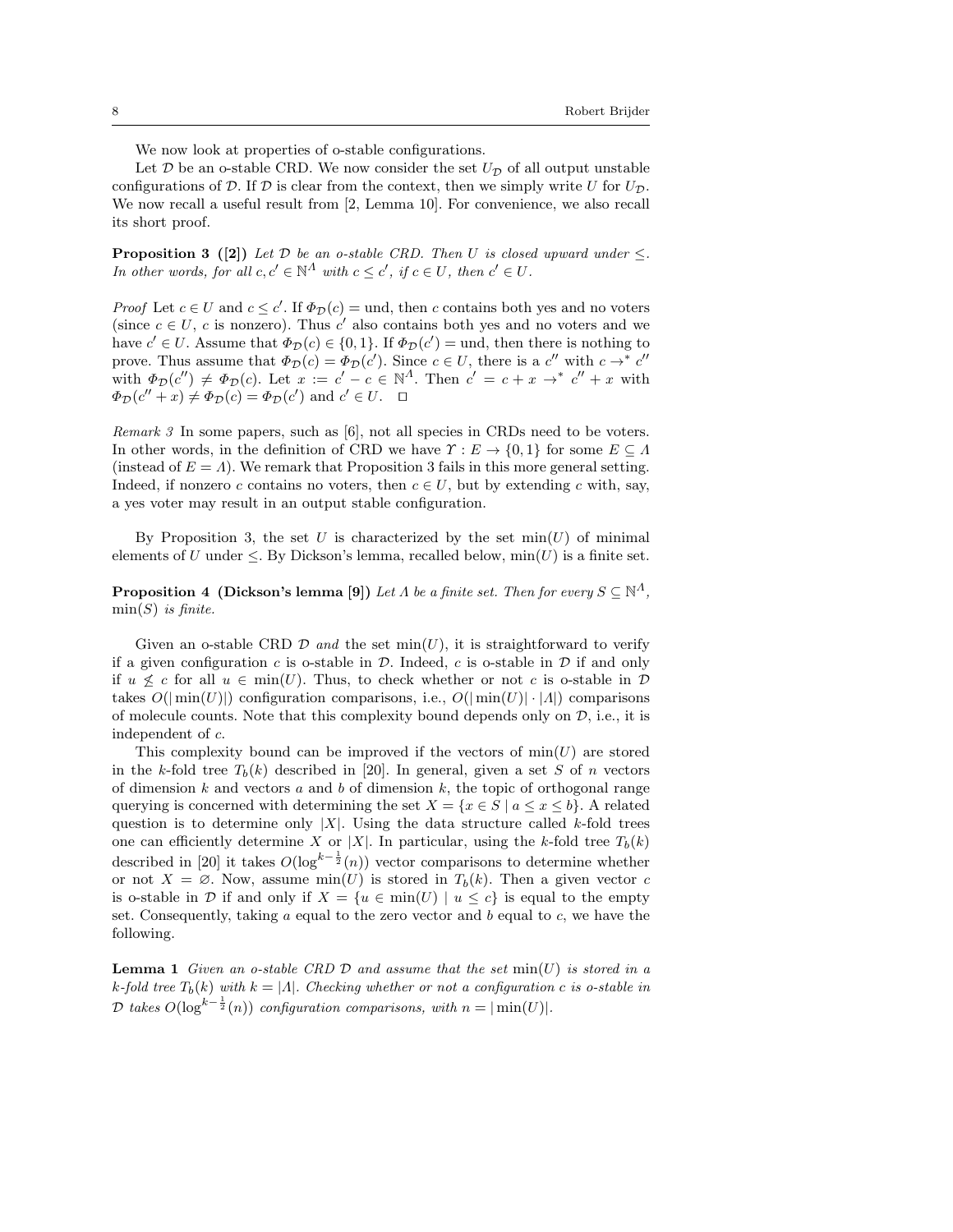Notice the improvement in complexity of Lemma 1 compared to the straightforward  $O(n)$  method mentioned above. Of course, there is a penalty associated with storing  $min(U)$  in a k-fold tree: inserting a vector in a k-fold tree takes  $O(\log^{k-\frac{1}{2}}(n))$  vector comparisons and thus it takes  $O(n \log^{k-\frac{1}{2}}(n))$  vector comparisons to set up this data structure. Consequently, the k-fold tree method is to be used for testing a (relatively large) set of configurations for output stability (instead of just a single configuration  $c$ ).

# 4.2 The bimolecular case

We now show that  $min(U)$  can be efficiently determined when  $D$  is bimolecular. By efficiently determine we mean here that the fraction of time complexity divided by size  $|\min(U)|$  of the output is relatively small — note that  $|\min(U)|$  is a naive lower bound on the time complexity. This is particularly useful when one wants to test for o-stability for some large (finite) set of configurations (instead of just a single configuration).

Let, for  $k \geq 0$ ,  $\mathcal{C}_{\leq k}$  ( $\mathcal{C}_{=k}$ , resp.) be the set of configurations  $c \in \mathbb{N}^{\Lambda}$  with  $||c|| \leq k$  $(||c|| = k$ , resp.).

We remark that the naive approach to determine whether or not a particular configuration  $c$  is o-stable in a o-stable bimolecular CRD  $\mathcal{D}$ , would compute the set  $R_c$  of all configurations reachable from c and then verify that  $\Phi_{\mathcal{D}}(c') = \Phi_{\mathcal{D}}(c)$  for all  $c' \in R_c$ . Note that  $R_c \subseteq C_{k}$  with  $k = ||c||$  since  $D$  is bimolecular. Thus, in the worst case, one needs to compute in the order of  $|\mathcal{C}_{=k}|$  configurations. The value of  $|\mathcal{C}_{=k}|$ is equal to the number of multisets of cardinality  $k$  over  $\Lambda$ . This number (called figurate number, simplex number, or multiset coefficient), sometimes denoted by  $\left(\binom{|A|}{k}\right)$ , is equal to the binomial coefficient  $\binom{|A|+k-1}{k}$ , see, e.g., [19, Section 1.2].

We start with introducing a new binary relation  $\hookrightarrow$ . For  $c, c' \in \min(U)$ , denote  $c \hookrightarrow_{\alpha} c'$  if  $c \to_{\alpha} c' + b$  where  $\alpha = (r, p)$  is a reaction and b is some configuration with  $b \leq p$  and  $b \neq p$ . We write  $c \hookrightarrow c'$  if  $c \hookrightarrow_{\alpha} c'$  for some reaction  $\alpha$ . It is important to realize that  $\hookrightarrow$  is a binary relation on min(U). Again, the transitive and reflexive closure of  $\hookrightarrow$  is denoted by  $\hookrightarrow^*$ .

We now provide some intuition regarding the notion of  $\hookrightarrow$ . Intuitively, one may also view  $\hookrightarrow$  as a graph G where  $\min(U)$  is the set of vertices and  $c \hookrightarrow c'$ denotes an arrow from  $c$  to  $c'$ . Lemma 2 below proves a number of properties of  $\hookrightarrow$ . Although Lemma 2 does not require that the CRD  $\mathcal D$  is bimolecular, assume for didactical purposes that  $D$  is bimolecular. Now, Statement 5 of Lemma 2 says that for every vertex of G there is a path in G to a vertex in  $M_1 \cup M_2$ . The vertices of  $M_1 \cup M_2 = M_1 \cup T$  are all of size 2 and can be readily computed by the first three statements of Lemma 2 (because  $M_1$  and  $T$  can be readily computed). So, to compute all of min(U) we simply start from  $M_1 \cup T$  and obtain all vertices by moving against the arrows. This is accomplished by Algorithm 1. Of course, G is not part of the input and so the arrows of G have to be found dynamically and the candidate vertices have to be checked for membership of  $\min(U)$ . Statement 6 describes the possible differences in size of any two adjacent vertices, which significantly restricts the search space for arrows.

For the next result, recall again that we may denote vectors by strings. Also, note that we do not require in Lemma 2 that the CRD  $D$  is bimolecular.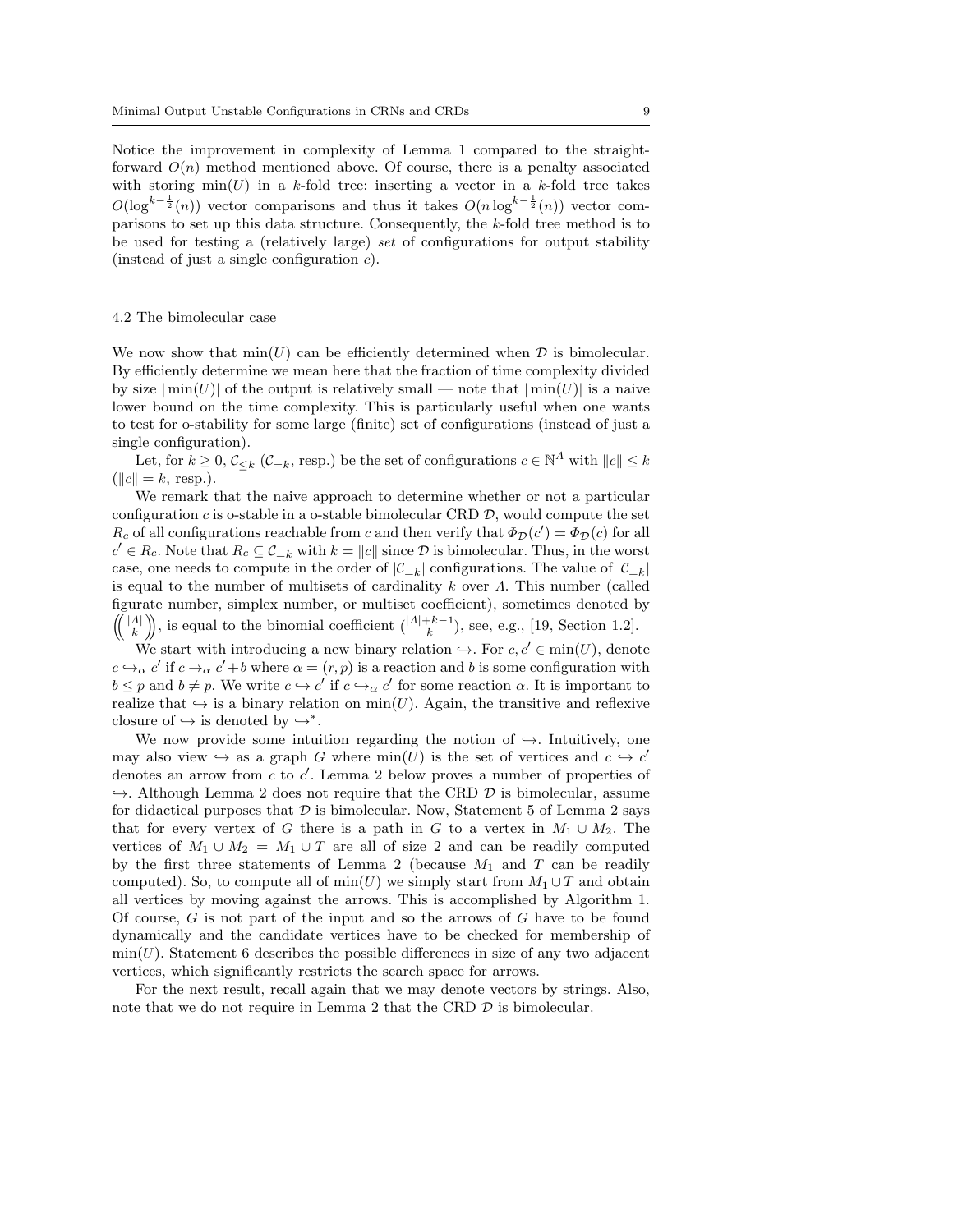**Lemma 2** Let  $\mathcal{D} = (A, R, \Sigma, \mathcal{T})$  be an o-stable CRD. Let  $M_1 = \{c \in \text{min}(U) \mid \Phi(c) =$ und},  $M_2 = \{c \in \min(U) \mid \Phi(c) \in \{0,1\}, c \to c' \text{ for some } c' \text{ with } \Phi(c') \neq \Phi(c)\}\$ , and  $T = \{r \in min(U) \mid (r, p) \in R, \text{ and either } ||p|| = 0 \text{ or } \Upsilon(A) \neq \Upsilon(B) \text{ for some } A, B \in$  $\Lambda$  with  $r(A) \neq 0 \neq p(B)$ . We have the following.

- 1.  $M_1 = \{AB \mid A, B \in A, \Upsilon(A) \neq \Upsilon(B)\}.$
- 2.  $M_2 \subseteq T$ .
- 3.  $T \subseteq M_1 \cup M_2$ .
- 4. If  $c \to_{\alpha} c'$  for some  $\alpha \in R$ ,  $c \in \min(U)$ , and  $c' \in U$ , then there is a  $c'' \in \min(U)$ with  $c \hookrightarrow_{\alpha} c''$ .
- 5. If  $||r|| \ge ||p||$  for all  $(r, p) \in R$ , then, for all  $c \in min(U)$ ,  $c \rightarrow^* c'$  for some  $c' \in M_1 \cup M_2$ .
- 6. If  $c \hookrightarrow c'$  and  $2 = ||r|| \ge ||p||$  for all  $(r, p) \in R$ , then  $||c'|| = ||c||$  or  $||c'|| = ||c|| 1$ .

*Proof* The nonzero configurations where  $\Phi(c) =$  und are those where there are  $A, B \in \Lambda$  such that both  $c(A) > 0$  and  $c(B) > 0$ , and  $\Upsilon(A) \neq \Upsilon(B)$ . The minimal such configurations are such that  $c(A) = c(B) = 1$  and  $c(X) = 0$  for all other species  $X$ , and so we obtain the first statement.

We now turn to the second statement. Let  $c \in M_2$ . Thus  $c \in \min(U)$  with  $\Phi(c) \in \{0, 1\}$  and  $c \to c'$  for some c' with  $\Phi(c') \neq \Phi(c)$ . Without loss of generality, assume that  $\Phi(c) = 0$ , i.e., c contains only no voters. Let  $\alpha = (r, p)$  be the reaction of D such that  $c \to_{\alpha} c'$ . Since  $\Phi(c') \neq \Phi(c)$ , either  $||p|| = 0$  or a yes voter has been introduced by  $\alpha$ . As  $c \in \min(U)$ , we have  $c = r$ . Also, if a yes voter has been introduced by  $\alpha$ , then we have  $\Upsilon(A) = 0 \neq 1 = \Upsilon(B)$  for some  $A, B \in \Lambda$  with  $r(A) \neq 0 \neq p(B).$ 

We turn to the third statement. Let  $\alpha = (r, p)$  be a reaction of D such that  $r \in min(U)$  and either  $||p|| = 0$  or  $\Upsilon(A) \neq \Upsilon(B)$  for some  $A, B \in \Lambda$  with  $r(A) \neq$  $0 \neq p(B)$ . Assume  $r \notin M_1$ , i.e.,  $\Phi(r) \in \{0,1\}$ . Then  $r \to_\alpha p$  with  $\Phi(p) \neq \Phi(r)$ since either  $||p|| = 0$  or  $\Upsilon(A) \neq \Upsilon(B)$  for some  $A, B \in \Lambda$  with  $r(A) \neq 0 \neq p(B)$ . Consequently,  $r \in M_2$ .

We now turn to the fourth statement. Let  $\alpha = (r, p)$ . Since  $c \in \min(U)$ , we have that  $c - r = c' - p \notin U$ . Since  $c' \in U$ , we have  $c'' = c' - b \in min(U)$  for some configuration  $b \leq p$  and  $b \neq p$ . Therefore,  $c \hookrightarrow_{\alpha} c''$ .

We now turn to the fifth statement. If  $c \in M_1$ , then we are done. For all  $c \in \min(U) \setminus M_1, c \to^* x \to y$  for some configurations x and y with  $\Phi(x) \neq \Phi(y)$ . For all such c, we assign the value  $(k, l)$  where  $k = ||c||$  and l is minimal such that  $c \to^{l} x \to y$  for some configurations x and y with  $\Phi(x) \neq \Phi(y)$  (by  $\to^{l}$  we mean the *l*-th power of the relation  $\rightarrow$ ). We show the result by induction on  $(k, l)$ . If  $l = 0$ , then  $c \in M_2$  and we are done. Assume  $l > 0$ . Then, by the fourth statement,  $c \hookrightarrow c''$  and  $c = c'' + b + r - p$ . As  $||r|| \ge ||p||$ , we have  $||c''|| \le ||c||$ . If  $||c''|| < ||c||$ , then, by the induction hypothesis,  $c'' \hookrightarrow^* c'$  with  $c' \in M_1 \cup M_2$  and so  $c \hookrightarrow^* c'$ . If  $||c''|| = ||c||$ , then  $c'' \rightarrow^{l-1} x \rightarrow y$ . This also leads, by the induction hypothesis, to  $c'' \hookrightarrow^* c'$  with  $c' \in M_1 \cup M_2$  and so  $c \hookrightarrow^* c'.$ 

For the sixth statement, by the definition of the relation  $\hookrightarrow$ , we have  $c' + b =$  $c - r + p$ ,  $b \leq p$  and  $b \neq p$ . Thus  $c' = c - (r - p + b)$ . If  $2 = ||r|| \geq ||p||$ , then  $1 \le ||p - b|| \le ||p|| \le 2$  and so  $0 \le ||r - p + b|| \le 1$ . □

Lemma 2 above is key for Theorem 5 below. The strategy in the proof of Theorem 5 is to discover all elements of  $min(U)$  ordered by size: first all elements of  $min(U)$  of size k are computed, before any of the elements of  $min(U)$  of size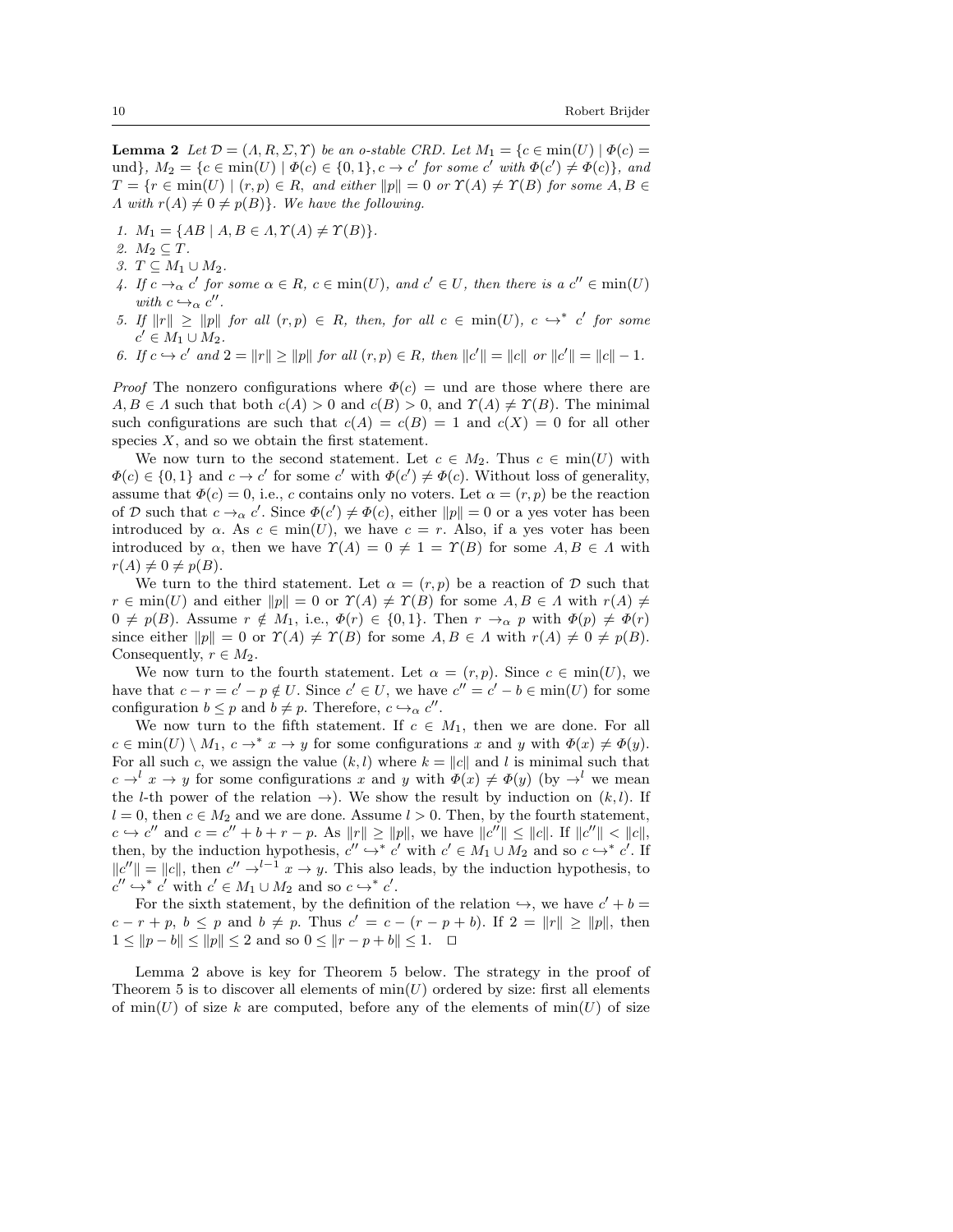$k+1$  are computed. This ensures that the generated candidates c can be tested for minimality in U, i.e., it can be tested whether or not  $c \in \min(U)$ . Otherwise, the number of generated candidates could potentially grow unbounded.

**Theorem 5** Let  $\mathcal{D} = (\Lambda, R, \Sigma, \Upsilon)$  be an o-stable bimolecular CRD. Given  $\mathcal{D}$ , Algorithm 1 computes  $min(U)$ .

*Proof* First, we initialize  $M := M_1 \cup M_2 = M_1 \cup T$  with  $M_1, M_2$ , and T from Lemma 2, see Lines 2-4. Note that the requirement  $r \in min(U)$  in the definition of T is mute as D is bimolecular:  $r \in U$  always holds and since D is bimolecular, for all  $c \in \min(U)$  we have  $||c|| \geq 2 = ||r||$ , and thus  $r \in \min(U)$ . Also, since  $D$  is bimolecular, the case  $||p|| = 0$  in the definition of T is mute. The second (and final) phase is to iteratively augment M with the elements from  $\min(U) \setminus (M_1 \cup M_2)$  as prescribed by Statements 5 and 6 of Lemma 2.

We show by induction that at Line 15, we have  $M_{it} = min(U) \cap C_{=k}$  and  $M = \min(U) \cap C_{\leq k}$ .

We first consider the basis case  $k = 2$ . Note that, by Lemma 2, min(U) ∩  $\mathcal{C}_{=2} = \min(U) \cap \mathcal{C}_{\leq 2}$  is obtained from  $M_1 \cup M_2$  by adding all  $c'$  such that  $c' \to c'$ and  $c \in M_1 \cup M_2$ . Note that each such c' is minimal in U as  $||c'|| = 2$ . This is accomplished in Lines 6-14.

We now consider the induction step. Let  $k \geq 2$ . Consider the set  $X = \{c' \mid c' \rightarrow \alpha\}$  $c + B$ , for some  $\alpha \in R$ ,  $c \in \min(U) \cap C_{k}$ ,  $B \in \Lambda$ ,  $c'' \nleq c'$  for all  $c'' \in \min(U) \cap C_{\leq k}$ , where we identify here  $B \in \Lambda$  by the configuration b with  $||b|| = 1$  and  $b(B) = 1$ . Note that  $X \subseteq U$ . Since for all  $c' \in X$ ,  $||c'|| = k + 1$  and  $c' \in U$ , we have that  $c'' \nleq c'$  for all  $c'' \in \min(U) \cap C_{\leq k}$  if and only if  $c'' \nleq c'$  for all  $c'' \in \min(U)$ . Hence  $X \subseteq \min(U) \cap C_{=k+1}$ . The set X is computed in Lines 16-21. Now, by Statements 5 and 6 of Lemma 2, min(U) ∩  $C_{=k+1}$  is obtained from X by adding the configurations c' such that  $c' \to^* c$  with  $c \in X$  and  $c'' \nleq c'$  for all  $c'' \in \min(U)$ . Again, since  $||c'|| = k + 1$  and  $c' \in U$ , we have that  $c'' \nleq c'$  for all  $c'' \in min(U)$  if and only if  $c'' \nleq c'$  for all  $c'' \in \min(U) \cap C_{\leq k}$ . These additional configurations  $c'$ are (again) computed in Lines 6-14.

The algorithm halts as by Dickson's Lemma (Proposition 4),  $min(U)$  is finite.  $\Box$ 

We now consider the time complexity of Algorithm 1.

**Theorem 6** Algorithm 1 takes  $O(|R|\cdot |\Lambda|\cdot n \log^{|\Lambda|-\frac{1}{2}}(n))$  configuration comparisons to compute  $\min(U)$ , where  $n = |\min(U)|$ .

Proof There are two inner loops. The first inner loop (at Lines 9-13) checks for every  $c \in \min(U)$  and  $\alpha \in R$ , whether or not a  $c' \rightarrow \alpha c$  exists, and if such a  $c'$ exists, whether or not  $c'' \nleq c'$  for all  $c'' \in \min(U) \cap C_{\leq ||c'||-1}$ . The second inner loop (at Lines 17-21) checks for every  $c \in \min(U)$ ,  $\alpha \in R$ , and  $B \in \Lambda$ , whether or not a  $c' \rightarrow_\alpha c + B$  exists, and if such a  $c'$  exists, whether or not  $c'' \not\leq c'$  for all  $c'' \in \min(U) \cap C_{\leq ||c'||-1}$ . Consequently, the second inner loop is dominant and has at most  $n \cdot |R| \cdot |A|$  iterations. Just like as in Lemma 1 we use the k-fold tree  $T<sub>b</sub>(k)$  from [20] to store the vectors of M. Again,  $k = |A|$  is the dimension of the vectors of M. Recall from Subsection 4.1 that it takes  $O(\log^{k-\frac{1}{2}}(N))$  configuration comparisons, where  $N = |M|$  is the number of elements in  $T<sub>b</sub>(k)$ , to determine if a vector v is such that  $w \not\leq v$  for all vectors w in  $T_b(k)$ . Thus, we require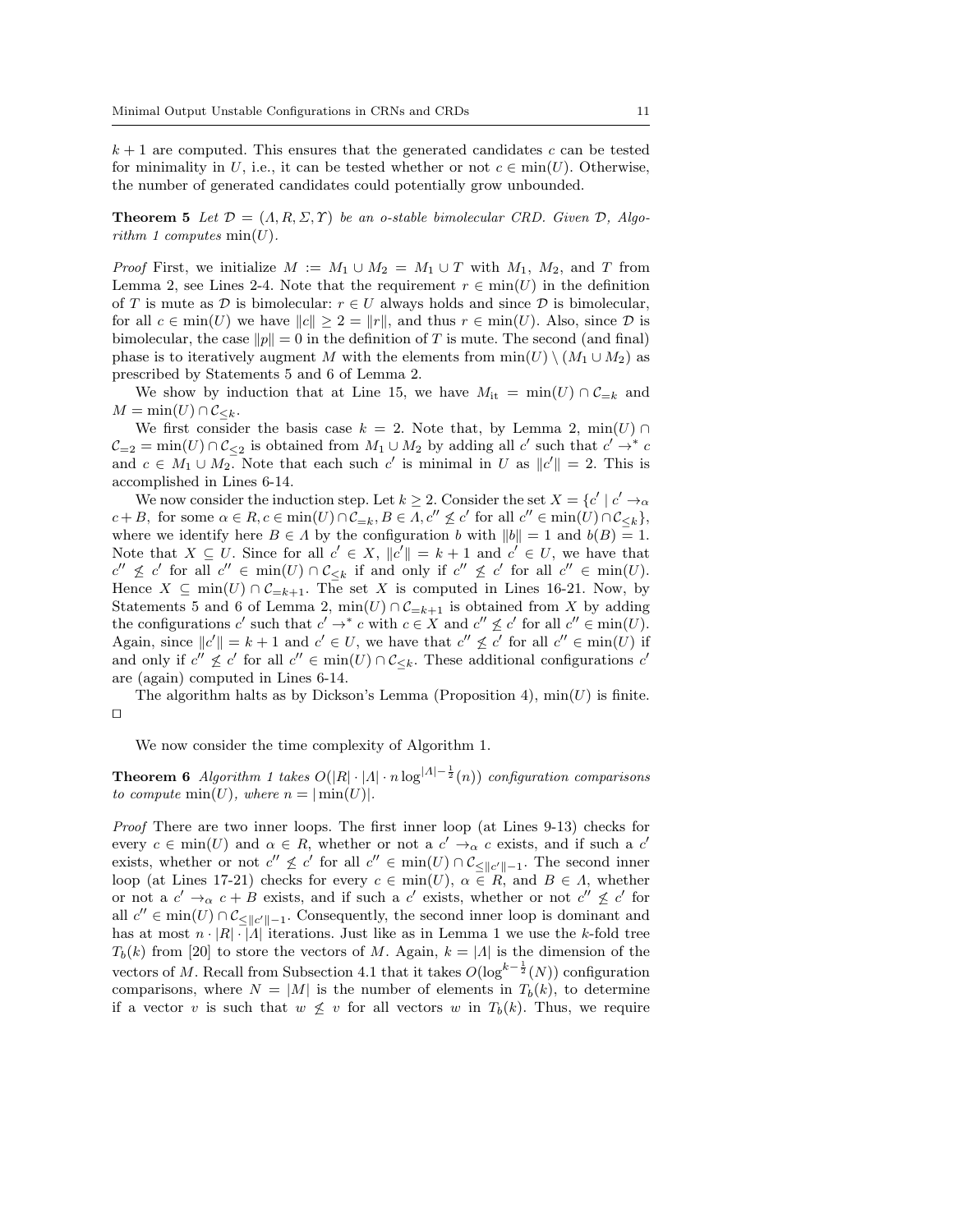Algorithm 1 Generate the set  $M$  of minimal output unstable configurations of an o-stable bimolecular CRD  $\mathcal{D} = (\Lambda, R, \Sigma, \Upsilon)$ 

```
1: procedure GENMINUNSTABLE(D)2: T \leftarrow \{r \mid (r, p) \in R, \text{ and either } ||p|| = 0 \text{ or } \Upsilon(A) \neq \Upsilon(B) \text{ for some } A, B \in \Lambda \text{ with } \Omega(A) \neq \Upsilon(B) \text{ for some } A \in \Lambda \text{ with } \Omega(A) \neq \Upsilon(B) \text{ for some } A \in \Lambda \text{ with } \Omega(A) \neq \Upsilon(B) \text{ for some } A \in \Lambda \text{ with } \Omega(A) \neq \Upsilon(B) \text{ for some } A \in \Lambda \text{ with } \Omega(A) \neq \Upsilon(B) \text{ for some } A \in \Lambda \text{ with } \Omega(A) \neq \Upsilon(Br(A) \neq 0 \neq p(B)3: M_{\text{it}} \leftarrow \{AB \mid A, B \in \Lambda, \Upsilon(A) \neq \Upsilon(B)\} \cup T<br>4: M \leftarrow M_{\text{it}}4: M \leftarrow M_{\text{it}}<br>5: while M_{\text{i}}while M_{\text{it}} \neq \emptyset do
  6: M_{\text{new}} \leftarrow M_{\text{it}}<br>7: while M_{\text{new}}while M_{\text{new}} \neq \emptyset do
  8: M_{\text{old}}, M_{\text{new}} \leftarrow M_{\text{new}}, \varnothing<br>9: for all c \in M_{\text{old}}, \alpha \in R9: for all c \in M_{old}, \alpha \in R do if \exists c' with c' \rightarrow_{\alpha} c and
10: if \exists c' with c' \rightarrow_{\alpha} c and c'' \not\leq c' for all c'' \in M then
11: M_{\text{new}}, M_{\text{it}}, M \leftarrow M_{\text{new}} \cup \{c'\}, M_{\text{it}} \cup \{c'\}, M \cup \{c'\}12: end if
13: end for
14: end while
15: \triangleright At this point M = \min(U) \cap C_{\leq k} and M_{it} = \min(U) \cap C_{=k}.
16: M_{\text{itold}}, M_{\text{it}} \leftarrow M_{\text{it}}, \varnothing<br>17: for all c \in M_{\text{itold}}, \alphafor all c \in M_{\text{itold}}, \, \alpha \in R, \, B \in \varLambdado
18: if \exists c' with c' \rightarrow_{\alpha} c + B and c'' \not\leq c' for all c'' \in M then
19: M_{\rm it}, M \leftarrow M_{\rm it} \cup \{c'\}, M \cup \{c'\}20: end if
21: \qquad \qquad \text{end for}<br>22: \qquad \qquad \text{end while}end while
23: return M
24: end procedure
```
 $O(|R|\cdot|A|\cdot n\log^{|A|-\frac{1}{2}}(n))$  configuration comparisons. Inserting a vector in  $T_b(k)$ takes  $O(\log^{k-\frac{1}{2}}(N))$  configuration comparisons and so this step does not dominate. Consequently, we obtain the stated complexity.  $\Box$ 

Note that to obtain the time complexity of Algorithm 1 one multiplies the expression of Theorem 6 by the time complexity of comparing two vectors of dimension  $|A|$ .

We now obtain the following corollary to Theorem 6 and Lemma 1.

Corollary 1 Given an o-stable bimolecular CRD D, checking o-stability for a set S of configurations using Algorithm 1 takes  $O((|R|\cdot|A|\cdot n+|S|)\log^{|A|-\frac{1}{2}}(n))$  configuration comparisons, with  $n = |min(U)|$ .

In view of Theorem 6, it would be interesting to obtain an upper bound on  $|\min(U)|$ . In fact, it is perhaps reasonable to view  $|\min(U)|$  as a measure for the "complexity" of the underlying o-stable CRD  $\mathcal{D}$ . The set min(U) is an antichain, as any two elements of  $min(U)$  are incomparable (i.e., if  $x, y \in min(U)$  are distinct, then  $x \not\leq y$  and  $y \not\leq x$ ). In general, antichains can be arbitrary large for fixed A: for example, for every  $k \in \mathbb{N}$ ,  $\mathcal{C}_{=k}$  is an antichain with  $|\mathcal{C}_{=k}| = \left(\begin{pmatrix} |A| \\ k \end{pmatrix}\right) > k$  if  $|A| \geq 2$ . Note however that, by Lemma 2, if  $x \in min(U)$  with  $||x|| \stackrel{\sim}{=} k$ , then for every  $l \in \{2, \ldots, k-1\}$  there is a  $y \in \min(U)$  with  $||y|| = l$ . Thus, in particular,  $min(U)$  (for some o-stable bimolecular CRD D) cannot be equal to  $\mathcal{C}_{=k}$  for any  $k \geq 3$ . We expect, but it would be interesting to confirm, that the existence of these "small" configurations in  $\min(U)$  significantly restricts the cardinality of the antichain  $\min(U)$ .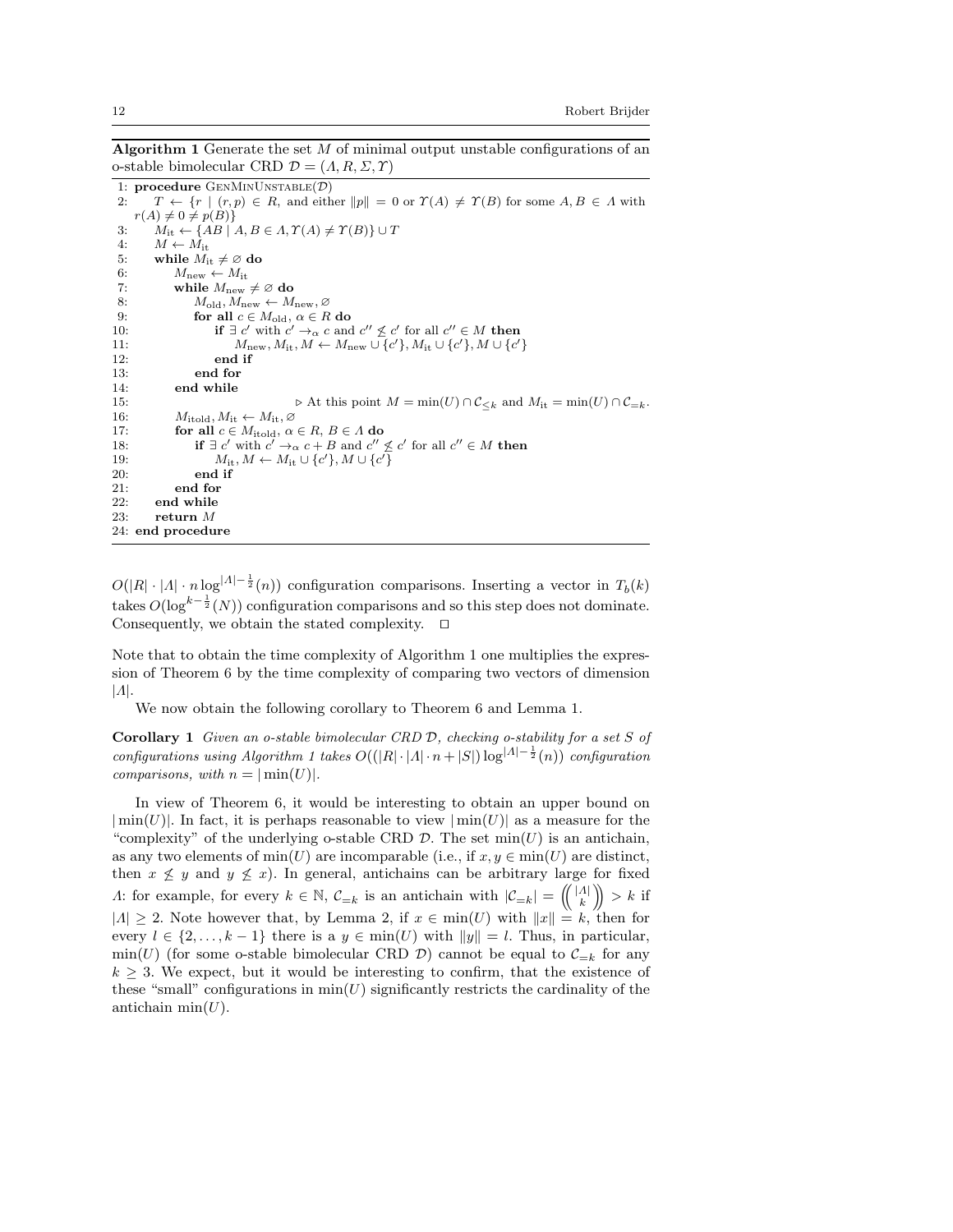In view of Lemma 2, we notice that Algorithm 1 works unchanged for the slightly larger class of nonincreasing o-stable CRDs  $\mathcal{D}$  with  $||r|| = 2$  for all  $(r, p) \in R$ . At a significant expense of computational efficiency, Algorithm 1 can even be extended to allow for arbitrary nonincreasing o-stable CRDs D. The main issue in extending Algorithm 1 to this larger class of CRDs is that Statement 6 of Lemma 2 is then violated: if  $c \leftrightarrow c'$ , then  $||c'||$  can be more than one smaller than  $||c||$ . Indeed, we have  $c' + b = c - r + p$ , for some  $b \leq p$  with  $b \neq p$ . Thus  $c' = c - (r - p + b)$  and so in the worst case  $||c'||$  is equal to  $||c|| - (||r|| - 1)$ . As a result, the computational complexity of the dominant second inner loop (at Lines 17-21) is significantly increased. Another, smaller issue in extending Algorithm 1 is that the elements of the set  $T$  may not all be of size 2. Therefore, the elements of  $T$  need to be added to M at the right time (according to their sizes) within the outer while loop instead of at the beginning of the algorithm.

We remark that there is no obvious way to extend Algorithm 1 for arbitrary (i.e., also increasing) o-stable CRDs. In particular, it is not clear how to generate the elements of  $min(U)$  in order of their size (as used in the proof of Theorem 5) since increasing o-stable CRDs may generate large minimal configurations from small minimal configurations. In fact, it is not even clear if it is decidable, given an arbitrary o-stable CRD  $D$  and a finite set  $M$  of configurations, whether or not  $M = min(U).$ 

# 5 Discussion

Using the semilinearity proof of [1], we found that the class of t-stable CRDs have equal expressive power as the larger class of o-stable CRDs. Also, we shown a subtle difference in expressive power between CRDs and CRDs with leaders. Then, we considered the problem of determining whether or not a given configuration  $c$  is output stable. In particular, we have shown that the set  $\min(U)$  of minimal output unstable configurations may be efficiently computed provided that we restrict to the class of o-stable bimolecular CRDs. Given  $\min(U)$  it is straightforward to verify whether or not a given configuration  $c$  is output stable.

Various questions regarding the computational complexity of CRDs are open. For example, is it decidable whether or not a given CRD is o-stable, or whether or not it is t-stable? Also, likely some "bridges" between the domains of CRDs (functioning as acceptors/deciders) and Petri nets (functioning as generators) remain to be discovered. For example, the semilinear sets are precisely the sets of reachable markings of weakly persistent Petri nets [21]. This suggests a possible link between the notions of weak persistence (from the domain of Petri nets) and stable deciders (from the domain of CRDs).

#### Acknowledgements

We thank Jan Van den Bussche for interesting discussions on CRNs and for useful comments on an earlier version of this paper. We also thank the anonymous reviewers for useful comments on the paper. R.B. is a postdoctoral fellow of the Research Foundation – Flanders (FWO).